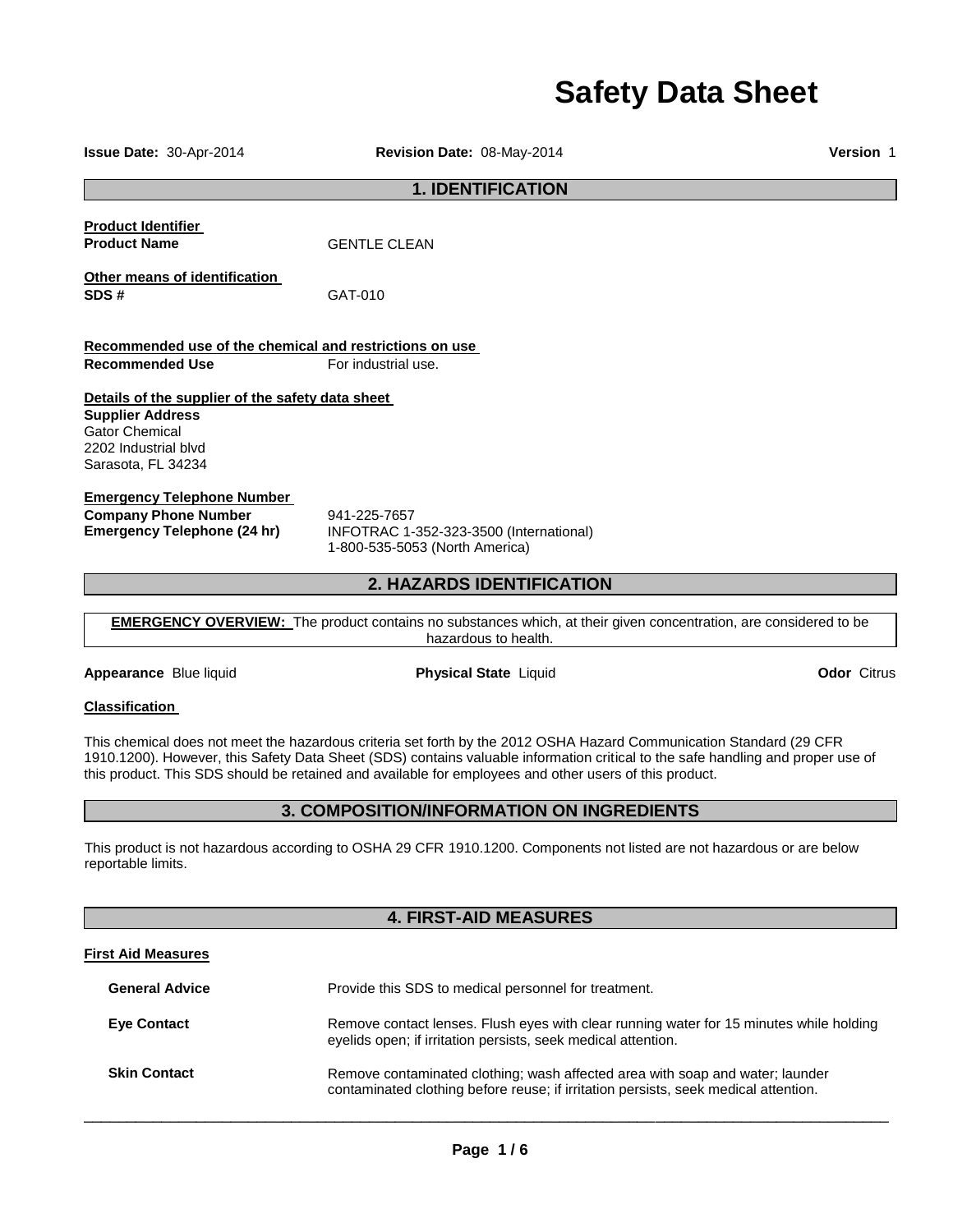| <b>Inhalation</b>                                                          | Remove affected person to fresh air; provide oxygen if breathing is difficult. Get medical<br>attention if symptoms persist.                      |
|----------------------------------------------------------------------------|---------------------------------------------------------------------------------------------------------------------------------------------------|
| Ingestion                                                                  | Give two glasses of water for dilution; Do not induce vomiting; never give anything by<br>mouth to an unconscious person; seek medical attention. |
| Most important symptoms and effects                                        |                                                                                                                                                   |
| <b>Symptoms</b>                                                            | INHALATION: None expected, however, certain individuals may experience minor nausea<br>or headaches                                               |
|                                                                            | SKIN: None expected, however, prolonged contact may cause irritation.                                                                             |
|                                                                            | EYES: Contact with eyes may cause irritation.                                                                                                     |
|                                                                            | INGESTION: May cause gastric distress, vomiting and diarrhea.                                                                                     |
| Indication of any immediate medical attention and special treatment needed |                                                                                                                                                   |
| <b>Notes to Physician</b>                                                  | Pre-existing skin, eye, or respiratory disorders may become aggravated through prolonged<br>exposure.                                             |

\_\_\_\_\_\_\_\_\_\_\_\_\_\_\_\_\_\_\_\_\_\_\_\_\_\_\_\_\_\_\_\_\_\_\_\_\_\_\_\_\_\_\_\_\_\_\_\_\_\_\_\_\_\_\_\_\_\_\_\_\_\_\_\_\_\_\_\_\_\_\_\_\_\_\_\_\_\_\_\_\_\_\_\_\_\_\_\_\_\_\_\_\_

# **5. FIRE-FIGHTING MEASURES**

# **Suitable Extinguishing Media**

Carbon dioxide, water, water fog, dry chemical, chemical foam.

**Unsuitable Extinguishing Media** Not determined.

#### **Specific Hazards Arising from the Chemical**

Product is not flammable.

### **Protective equipment and precautions for firefighters**

As in any fire, wear self-contained breathing apparatus pressure-demand, MSHA/NIOSH (approved or equivalent) and full protective gear. Keep containers cool with water spray to prevent container rupture due to steam buildup; floor will become slippery if material is released.

# **6. ACCIDENTAL RELEASE MEASURES**

# **Personal precautions, protective equipment and emergency procedures**

| <b>Personal Precautions</b>                          | Use personal protection recommended in Section 8.                                                                      |
|------------------------------------------------------|------------------------------------------------------------------------------------------------------------------------|
| <b>Environmental Precautions</b>                     | See Section 12 for additional Ecological Information. Do not discharge into lakes, ponds,<br>streams or public waters. |
| Methods and material for containment and cleaning up |                                                                                                                        |
| <b>Methods for Containment</b>                       | Prevent further leakage or spillage if safe to do so. Soak up and contain spill with an<br>absorbent material.         |
| <b>Methods for Clean-Up</b>                          | Sweep up absorbed material and shovel into suitable containers for disposal.                                           |
| <b>7. HANDLING AND STORAGE</b>                       |                                                                                                                        |
| Procautione for eafo handling                        |                                                                                                                        |

# **Precautions for safe handling**

| Advice on Safe Handling | Handle in accordance with good industrial hygiene and safety practice. |  |
|-------------------------|------------------------------------------------------------------------|--|
|                         |                                                                        |  |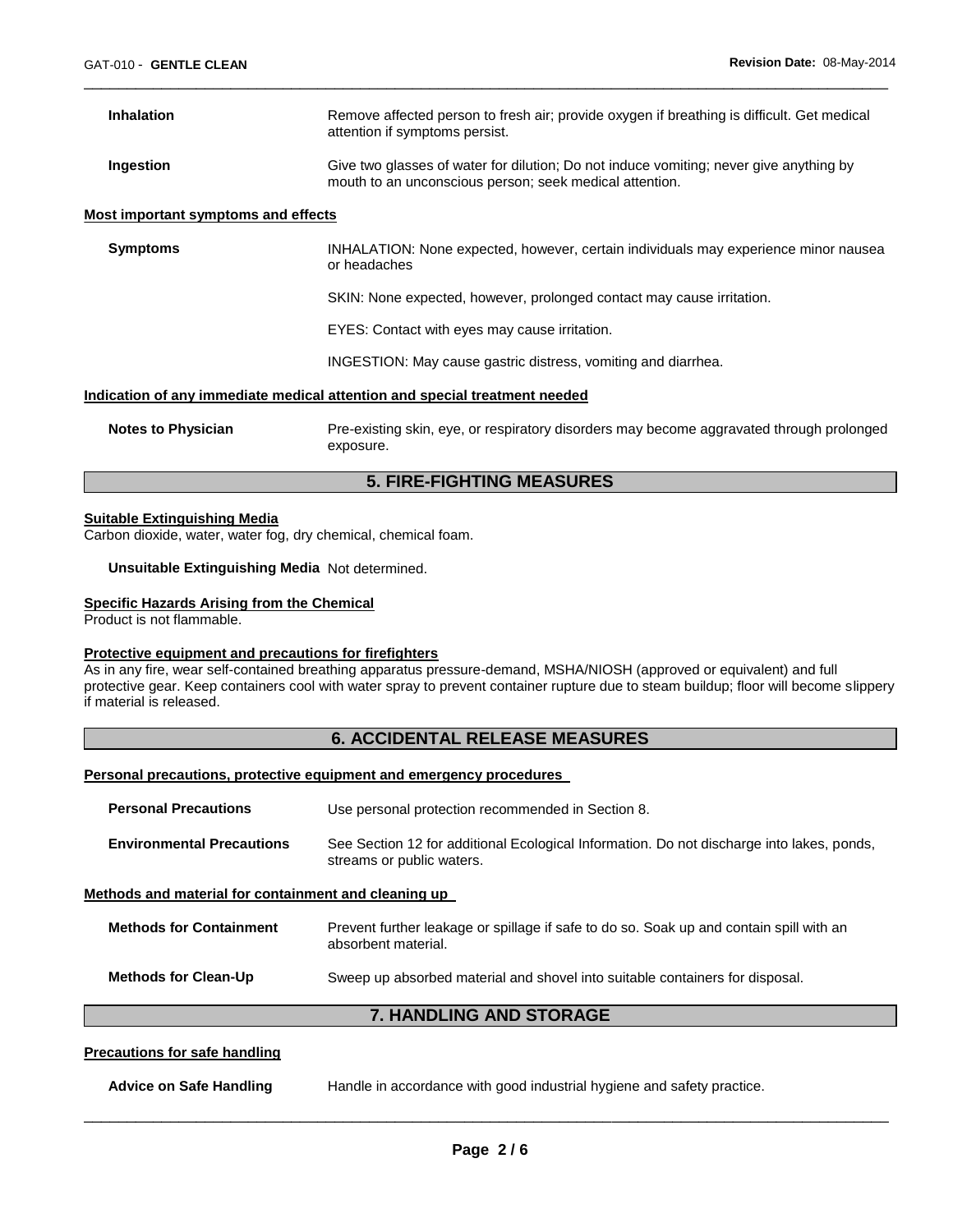# **Conditions for safe storage, including any incompatibilities**

**Storage Conditions Keep containers tightly closed in a dry, cool and well-ventilated place.** 

**Incompatible Materials Strong oxidizers, Strong acids.** 

# **8. EXPOSURE CONTROLS/PERSONAL PROTECTION**

\_\_\_\_\_\_\_\_\_\_\_\_\_\_\_\_\_\_\_\_\_\_\_\_\_\_\_\_\_\_\_\_\_\_\_\_\_\_\_\_\_\_\_\_\_\_\_\_\_\_\_\_\_\_\_\_\_\_\_\_\_\_\_\_\_\_\_\_\_\_\_\_\_\_\_\_\_\_\_\_\_\_\_\_\_\_\_\_\_\_\_\_\_

# **Exposure Guidelines**

#### **Appropriate engineering controls**

**Engineering Controls** Maintain eye wash fountain and quick-drench facilities in work area.

# **Individual protection measures, such as personal protective equipment**

| <b>Eye/Face Protection</b>      | Wear protective eyeglasses or chemical safety goggles. |
|---------------------------------|--------------------------------------------------------|
| <b>Skin and Body Protection</b> | Wear suitable protective clothing.                     |
| <b>Respiratory Protection</b>   | None required under normal use.                        |

**General Hygiene Considerations** Handle in accordance with good industrial hygiene and safety practice.

# **9. PHYSICAL AND CHEMICAL PROPERTIES**

# **Information on basic physical and chemical properties**

| <b>Physical State</b><br>Appearance<br>Color                                                                                                                                                            | Liquid<br><b>Blue liquid</b><br><b>Blue</b>                                                                  | Odor<br><b>Odor Threshold</b> | Citrus<br>Not determined |
|---------------------------------------------------------------------------------------------------------------------------------------------------------------------------------------------------------|--------------------------------------------------------------------------------------------------------------|-------------------------------|--------------------------|
| <b>Property</b><br>pH<br><b>Melting Point/Freezing Point</b><br><b>Boiling Point/Boiling Range</b><br><b>Flash Point</b>                                                                                | Values<br>$7.0 - 8.0$<br>Not determined<br>100 °C / 212 °F<br>Not flammable                                  | Remarks • Method              |                          |
| <b>Evaporation Rate</b><br><b>Flammability (Solid, Gas)</b><br><b>Upper Flammability Limits</b><br><b>Lower Flammability Limit</b>                                                                      | $<$ 1<br>Not determined<br>Not determined<br>Not determined                                                  | (Water = 1)                   |                          |
| <b>Vapor Pressure</b><br><b>Vapor Density</b><br><b>Specific Gravity</b><br><b>Water Solubility</b><br>Solubility in other solvents<br><b>Partition Coefficient</b><br><b>Auto-ignition Temperature</b> | 17 mm Hg @ 20 ° C<br>< 1<br>1.00<br>Completely soluble<br>Not determined<br>Not determined<br>Not determined | $(Air=1)$<br>$(1=Water)$      |                          |
| <b>Decomposition Temperature</b><br><b>Kinematic Viscosity</b><br><b>Dynamic Viscosity</b><br><b>Explosive Properties</b><br><b>Oxidizing Properties</b>                                                | Not determined<br>Not determined<br>Not determined<br>Not determined<br>Not determined                       |                               |                          |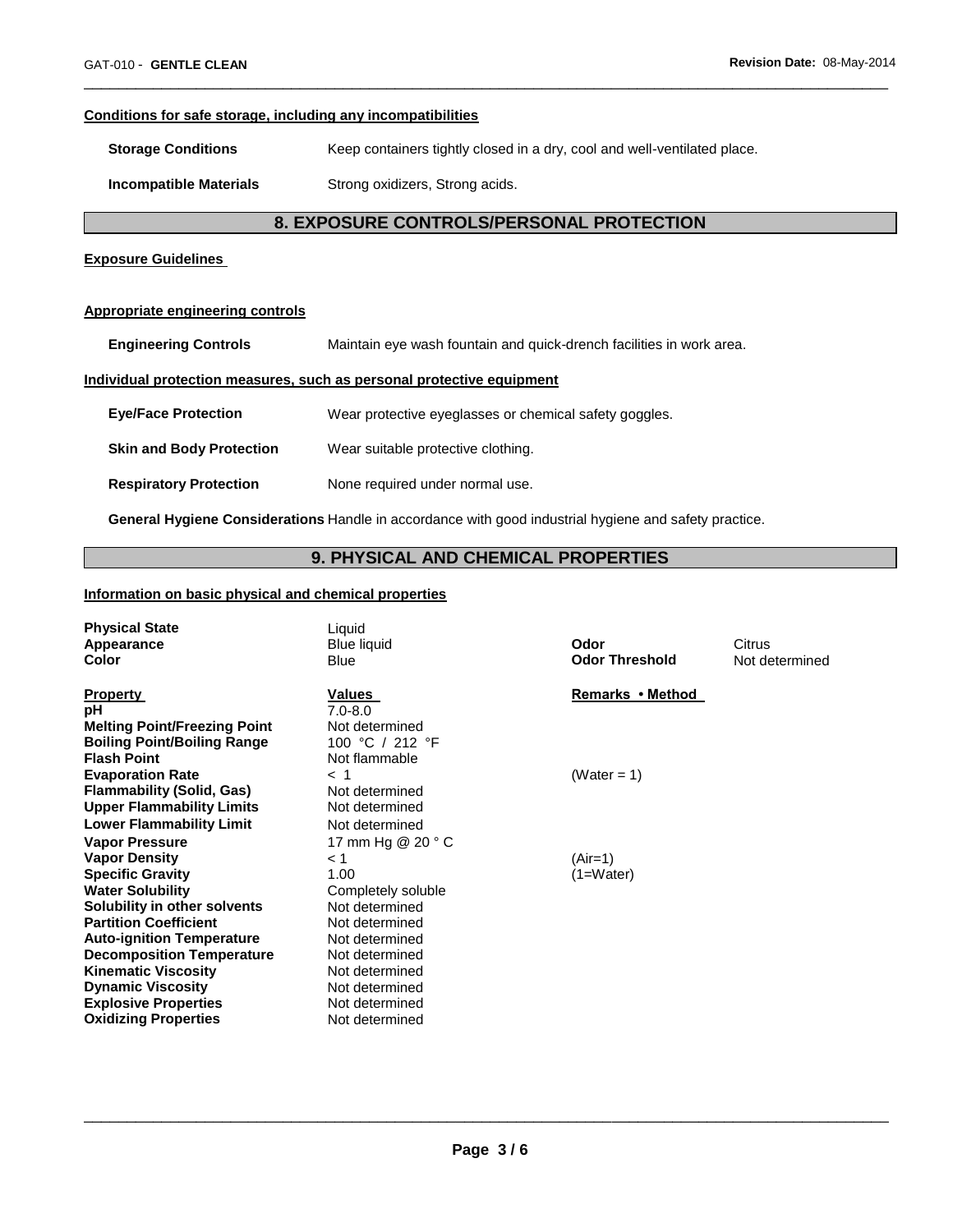# \_\_\_\_\_\_\_\_\_\_\_\_\_\_\_\_\_\_\_\_\_\_\_\_\_\_\_\_\_\_\_\_\_\_\_\_\_\_\_\_\_\_\_\_\_\_\_\_\_\_\_\_\_\_\_\_\_\_\_\_\_\_\_\_\_\_\_\_\_\_\_\_\_\_\_\_\_\_\_\_\_\_\_\_\_\_\_\_\_\_\_\_\_ **10. STABILITY AND REACTIVITY**

# **Reactivity**

Not reactive under normal conditions.

#### **Chemical Stability**

Stable under recommended storage conditions.

#### **Possibility of Hazardous Reactions**

None under normal processing.

#### **Conditions to Avoid**

Extreme temperatures. Keep from freezing.

#### **Incompatible Materials**

Strong oxidizers, Strong acids.

# **Hazardous Decomposition Products**

Carbon oxides.

# **11. TOXICOLOGICAL INFORMATION**

#### **Information on likely routes of exposure**

| <b>Product Information</b> |                                                 |
|----------------------------|-------------------------------------------------|
| <b>Eve Contact</b>         | May cause eye irritation on direct contact.     |
| <b>Skin Contact</b>        | May cause temporary irritation on skin contact. |
| <b>Inhalation</b>          | Avoid breathing vapors or mists.                |
| Ingestion                  | Do not taste or swallow.                        |

**Component Information** 

# **Information on physical, chemical and toxicological effects**

| Symptoms | Please see section 4 of this SDS for symptoms.                                             |
|----------|--------------------------------------------------------------------------------------------|
|          | Delayed and immediate effects as well as chronic effects from short and long-term exposure |

**Carcinogenicity** This product does not contain any carcinogens or potential carcinogens as listed by OSHA, IARC or NTP.

### **Numerical measures of toxicity**

Not determined

# **12. ECOLOGICAL INFORMATION**

#### **Ecotoxicity**

An environmental hazard cannot be excluded in the event of unprofessional handling or disposal.

# **Persistence/Degradability**

Not determined.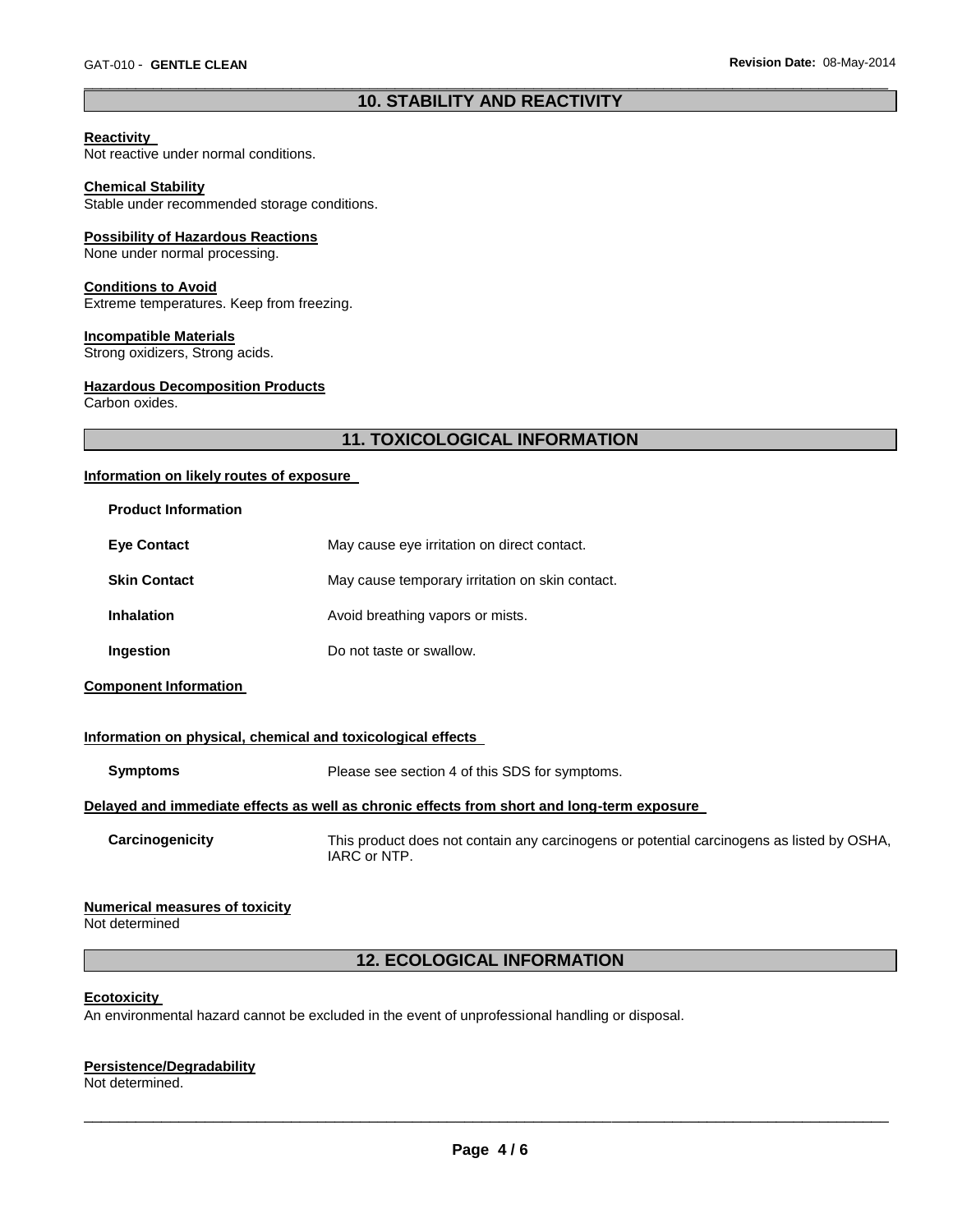#### **Bioaccumulation** Not determined.

**Mobility**

Not determined

**Other Adverse Effects** Not determined

# **13. DISPOSAL CONSIDERATIONS**

\_\_\_\_\_\_\_\_\_\_\_\_\_\_\_\_\_\_\_\_\_\_\_\_\_\_\_\_\_\_\_\_\_\_\_\_\_\_\_\_\_\_\_\_\_\_\_\_\_\_\_\_\_\_\_\_\_\_\_\_\_\_\_\_\_\_\_\_\_\_\_\_\_\_\_\_\_\_\_\_\_\_\_\_\_\_\_\_\_\_\_\_\_

# **Waste Treatment Methods**

| <b>Disposal of Wastes</b>     | Disposal should be in accordance with applicable regional, national and local laws and<br>regulations. |
|-------------------------------|--------------------------------------------------------------------------------------------------------|
| <b>Contaminated Packaging</b> | Disposal should be in accordance with applicable regional, national and local laws and<br>regulations. |

# **14. TRANSPORT INFORMATION**

| <b>Note</b> | Please see current shipping paper for most up to date shipping information, including<br>exemptions and special circumstances. |
|-------------|--------------------------------------------------------------------------------------------------------------------------------|
| <u>DOT</u>  | Not regulated                                                                                                                  |
| <u>IATA</u> | Not regulated                                                                                                                  |
| <u>IMDG</u> | Not regulated                                                                                                                  |

# **15. REGULATORY INFORMATION**

# **International Inventories**

Not determined

#### **Legend:**

*TSCA - United States Toxic Substances Control Act Section 8(b) Inventory* 

*DSL/NDSL - Canadian Domestic Substances List/Non-Domestic Substances List* 

*EINECS/ELINCS - European Inventory of Existing Chemical Substances/European List of Notified Chemical Substances* 

*ENCS - Japan Existing and New Chemical Substances* 

*IECSC - China Inventory of Existing Chemical Substances* 

*KECL - Korean Existing and Evaluated Chemical Substances* 

*PICCS - Philippines Inventory of Chemicals and Chemical Substances* 

### **US Federal Regulations**

#### **SARA 313** Not determined